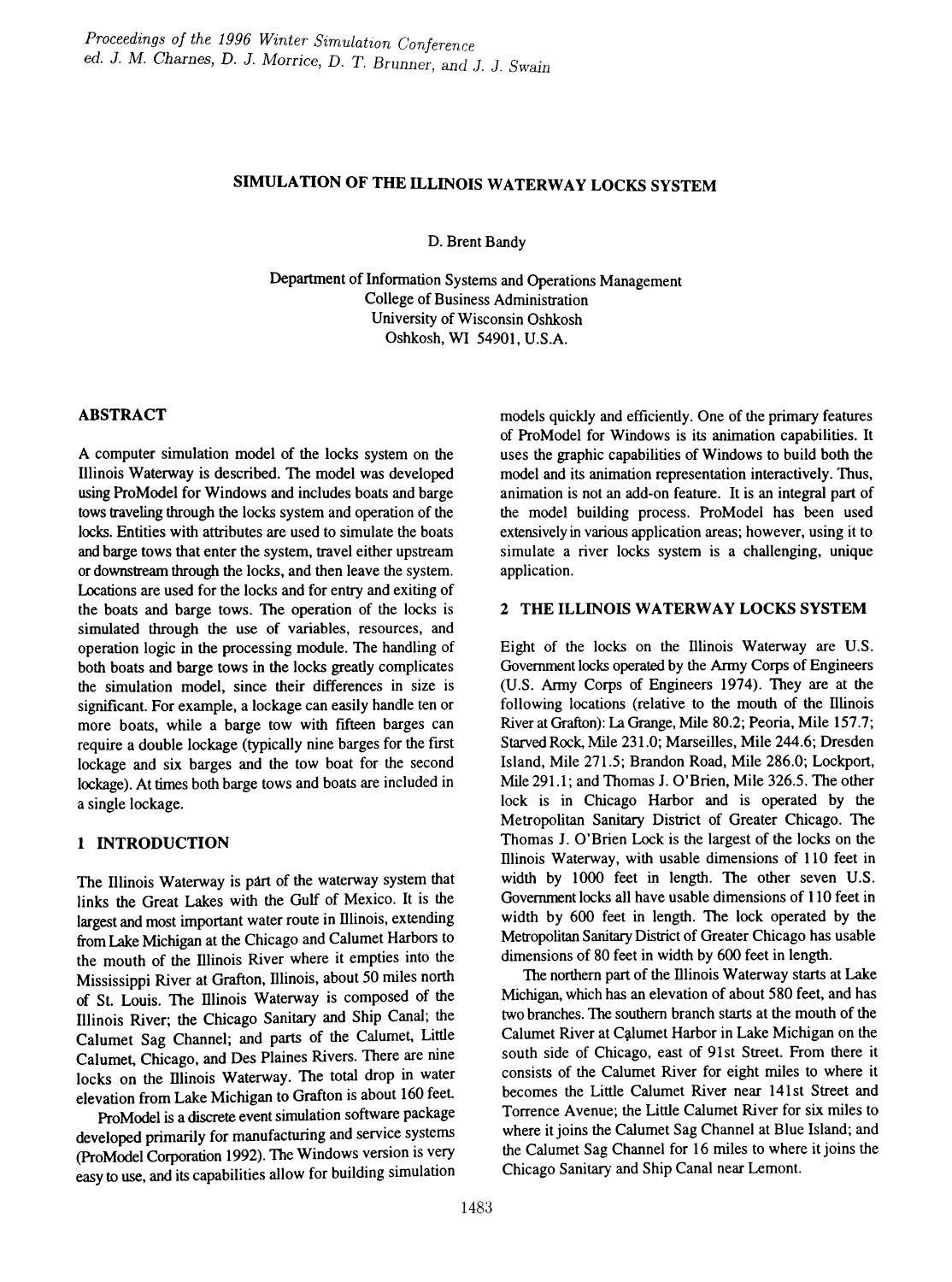The northern branch starts at the mouth of the Chicago River at Lake Michigan in downtown Chicago, essentially at the lock in Chicago Harbor. From there it consists of the Chicago River for two miles to where it branches near Lake Street and Franklin Street in downtown Chicago; the South Branch of the Chicago River for four miles to where it is connected to the Chicago Sanitary and Ship Canal near 31 st Street and Ashland Avenue; and the Chicago Sanitary and Ship Canal for 18 miles to where the Calumet Sag Channel joins it near Lemont.

The Chicago Sanitary and Ship Canal project was completed in 1900 and the canal carries Chicago's treated sewage southwest, away from Lake Michigan. Before its completion, Chicago dumped its sewage in Lake Michigan. The lock in Chicago Harbor was built as part of the project, which included reversing the flow of the Chicago River from east to west. It was the first river in the world to flow away from its mouth. The Chicago Sanitary and Ship Canal is 30 miles long, 202 feet wide, and 24 feet deep. Its rate of flow is controlled by sluice gates at Chicago Harbor and at the Thomas J. O'Brien Lock and Controlling Works.

There are two locks on the northern part of the Illinois Waterway, the lock in Chicago Harbor at the beginning of the northern branch and the Thomas 1. O'Brien Lock and Controlling Works on the southern branch. The O'Brien Lock is at about the midpoint of the 14-mile stretch of the Calumet and Little Calumet Rivers that connects Calumet Harbor to the Calumet Sag Channel. It is on the Calumet River seven miles from Calumet Harbor. The entrance to the lock by car is on 130th Street, just west of Torrence Avenue on the south side of Chicago. The change in the water level at the Thomas J. O'Brien Lock varies somewhat, as it does at all of the locks, but is approximately four feet.

The location near Lemont where the Calumet Sag Channel joins the Chicago Sanitary and Ship Canal is 303.5 miles by water from the mouth of the lllinois River at Grafton. Of course, the actual distance is much less, since there are many bends in the lllinois and Des Plaines Rivers. From its junction with the Calumet Sag Channel, the Chicago Sanitary and Ship Canal extends 13.5 miles further, joining the Des Plaines River between Joliet and Lockport. There is one lock on this part of the Chicago Sanitary and Ship Canal, the Lockport Lock and Dam, which is one mile east of the junction of the Chicago Sanitary and Ship Canal with the Des Plaines River. The change in elevation at the Lockport Lock and Dam is about 40 feet.

The Des Plaines River is next to the Chicago Sanitary and Ship Canal for 24 miles, from their junction between Joliet and Lockport northeast to Summit. From its junction with the Chicago Sanitary and Ship Canal, the Des Plaines River flows southwest for 17 more miles until it joins with the Kankakee River near Dresden Heights in Will County to form the Illinois River. The Brandon Road Lock and Dam is on this part of the Des Plaines River, four miles southwest of its junction with the Chicago Sanitary and Ship Canal. The entrance to this lock by car is at the intersection of Brandon Road and U.S. Highway 6 near Rockdale, which is just west of Joliet. The change in elevation at the Brandon Road Lock and Dam is about 35 feet.

The Illinois River is 273 miles long and makes up the longest stretch of the Illinois Waterway. There are five locks on the Illinois River. Going downstream, the first one is Dresden Island Lock and Dam, which is near Kankakee Bluffs 1.5 miles from the confluence of the Des Plaines and Kankakee Rivers. The change in elevation at Dresden Island is about 25 feet.

The Marseilles Lock is 27 miles further downstream, while the Marseilles Dam is only 25 miles downstream near downtown Marseilles. The Marseilles Canal is two miles long next to the Dlinois River, extending from the dam to the lock. The change in elevation at Marseilles is about 20 feet.

Proceeding downstream the Starved Rock Lock and Dam is 13.5 miles from the Marseilles Lock, eight miles west of Ottawa and five miles east of LaSalle. It has a change in elevation of about 20 feet, and is the easiest of the lllinois River locks to view, since Starved Rock State Park, with its high bluffs, is adjacent to the dam on the south shore. The lock is next to the north shore and has a visitor center.

The Peoria Lock and Dam is 73 miles downstream of the Starved Rock Lock and Dam. It has a change in elevation of about ten feet, but varies greatly. It can be seen from Interstate 494, just south of Peoria, where it crosses the lllinois River.

The La Grange Lock and Dam is 68 miles downstream of the Peoria Lock and Dam and 80 miles upstream of the mouth of the Illinois River at Grafton, about half way between Beardstown and Meredosia. By car it is on some back country roads, pretty much "in the middle of nowhere." The change in elevation is about five feet, but varies greatly.

The elevation of the Mississippi River at Grafton is approximately 420 feet. However, in floods the elevation increases significantly. On the other hand, during droughts the elevation is lower. In recent floods both the Peoria and the La Grange Lock and Darns have been completely under water, with the water level reaching to the second floor of the buildings next to the locks.

# 3 USE OF THE LOCKS

River locks provide a means for bypassing rapids, dams, and other locations on the river where there are significant changes in elevation. Sometimes canals are associated with locks system, connecting the locks to the river either upstream or downstream of the elevation change, as is the case with the Marseilles Canal. Canals can also provide connections between rivers and other waterways, including both the Calumet Sag Channel and the Chicago Sanitary and Ship Canal. Of course, there can be locks and dams directly on canals, such as the Lockport Lock and Dam on the Chicago Sanitary and Ship Canal.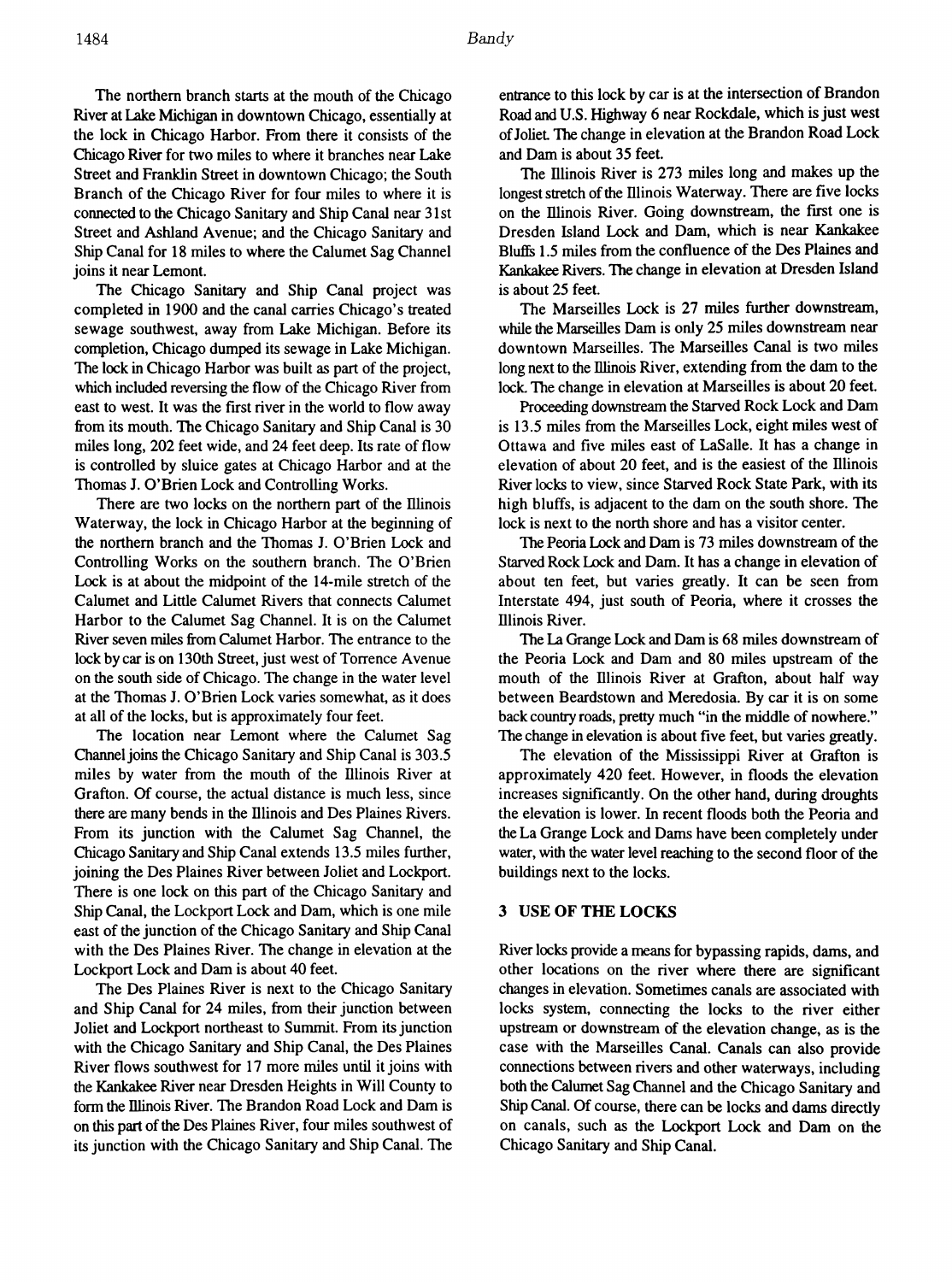Whether vessels are traveling upstream or downstream, the procedure for a lockage is essentially the same. Before vessels enter the lock, the elevation of the water inside the lock has to be the same as that where the vessels are located. The water elevation inside the locks is controlled by underwater valves at both the upstream and downstream gates. When the lock gates are opened, vessels can enter the lock. Of course, the lock gates and underwater valves must be closed at the other end of the lock to maintain the proper water level.

The number of vessels that will fit in the lock depends on the usable dimensions of the lock and the size and shape of the vessels. Safety considerations also play a role. As many as twenty or more small boats can easily fit into a large lock. On the other hand, barge tows are often too big to fit into a lock and must be moved through in two parts, which is referred to as a double lockage.

Once the vessels are in the lock, the underwater valves and the lock gates are closed. Then the underwater valves at the other end of the lock are opened, which allows the water elevation in the lock to eventually equalize with that on the other side of the exit gates. The length of time required for this is determined by the size of the valve openings and the total change of elevation required for the water inside the lock. Often the valves are not used wide-open, due to safety considerations with respect to water turbulence, both inside the lock and on the other side of the lock gates when other vessels are waiting there to use the lock. Once the water elevation inside the lock is sufficiently close to that on the other side of the exit gates, the gates are opened. The vessels then exit the lock and proceed on their trip.

Vessels traveling through locks systems are obviously self-propelled. However, often barge tows must be split into two parts to get them through a lock. When this happens, the part with the tow boat is still self-propelled; however, the part that has only barges must be moved by some other external force. This force is provided by electric wenches that are located on shore both upstream and downstream of the lock.

# 4 BOAT AND BARGE TRAFFIC

Traffic on the lllinois Waterway consists of both boats and barges, which must be moved by tow boats. A barge tow consists of a tow boat and from one to sixteen or more barges, depending on the size of the barges. The barges carry a variety of products, including grain, chemicals, coal, sand and gravel. Barge tows move up and down the waterway at approximately five miles per hour. For lockages there are essentially three types associated with barge tows: 1) a single lockage without having to reconfigure the barge tow; 2) a single lockage with some reconfiguration of the barge tow being required; and 3) a double lockage.

For the first type of lockage, the barge tows have overall dimensions that are less than the usable dimensions of the lock. It is possible that these could consist of nine or more barges and the tow boat, especially at the Thomas 1. O'Brien Lock, which is the largest lock in the system. Typically they consist of one or two barges (or three small barges) in single file, or of six barges, three abreast, followed by the tow boat.

For lockages of the second type, the barge tows have an overall length that exceeds the usable length of the lock. They could have as few as three barges, but often have four barges, in single file, followed by the tow boat. Of course, it would be possible to configure the barge tow to fit into the lock (and thus into the frrst type of lockage); however, they are configured in single file for navigational purposes. These barge tows move through the lock in the following manner: 1) The barge tow is moved into the lock and the front barges are tied to the side of the lock. 2) The barge tow is untied in such a way that the two parts will fit into the lock lengthwise. 3) The back part of the barge tow backs away from the front part, moves to the side and enters the lock next to the front part. 4) The lockage is completed. 5) The front part of the barge tow is pulled out of the lock using one of the electric wenches on shore. 6) The back part of the barge tow moves into position behind the front part. 7) The barge tow is tied back together again. 8) The barge tow continues the trip.

Double lockages are required for barge tows that are so big that they cannot fit into the lock for a single lockage. Usually they consist of nine or more barges, three abreast, followed by the tow boat. These barge tows require two lockages and they move through the lock in the following manner: 1) The barge tow is moved into the lock and the front barges are tied to the side of the lock. 2) The barge tow is untied in such a way that each of the two parts will fit into the lock. 3) The back part of the barge tow backs out of the lock. 4) The lockage for the front part is completed. 5) The front part of the barge tow is pulled out of the lock using an electric wench. 6) The water level in the lock is returned to the initial level (essentially an empty lockage, which does not count). 7) The back part of the barge tow moves into position into the lock. 8) The lockage is completed for the back part of the barge tow. 9) The back part of the barge tow moves into position behind the front part. 10) The barge tow is tied back together again. 11) The barge tow continues the trip.

Commercial boats are typically much smaller than barge tows. In addition, the Illinois Waterway is used extensively for recreation, which results in numerous small boats using the system. The recreational boating season is primarily during the summer months, especially on weekends and holidays. Several small boats can be moved through a lock on a single lockage. In addition, a few small boats will often fit into the lock with a barge tow, or part of a barge tow. This is often done, at the discretion of the lockmaster, subject to safety considerations. In cases where a double lockage is required for the barge tow, boats can be included in the second lockage.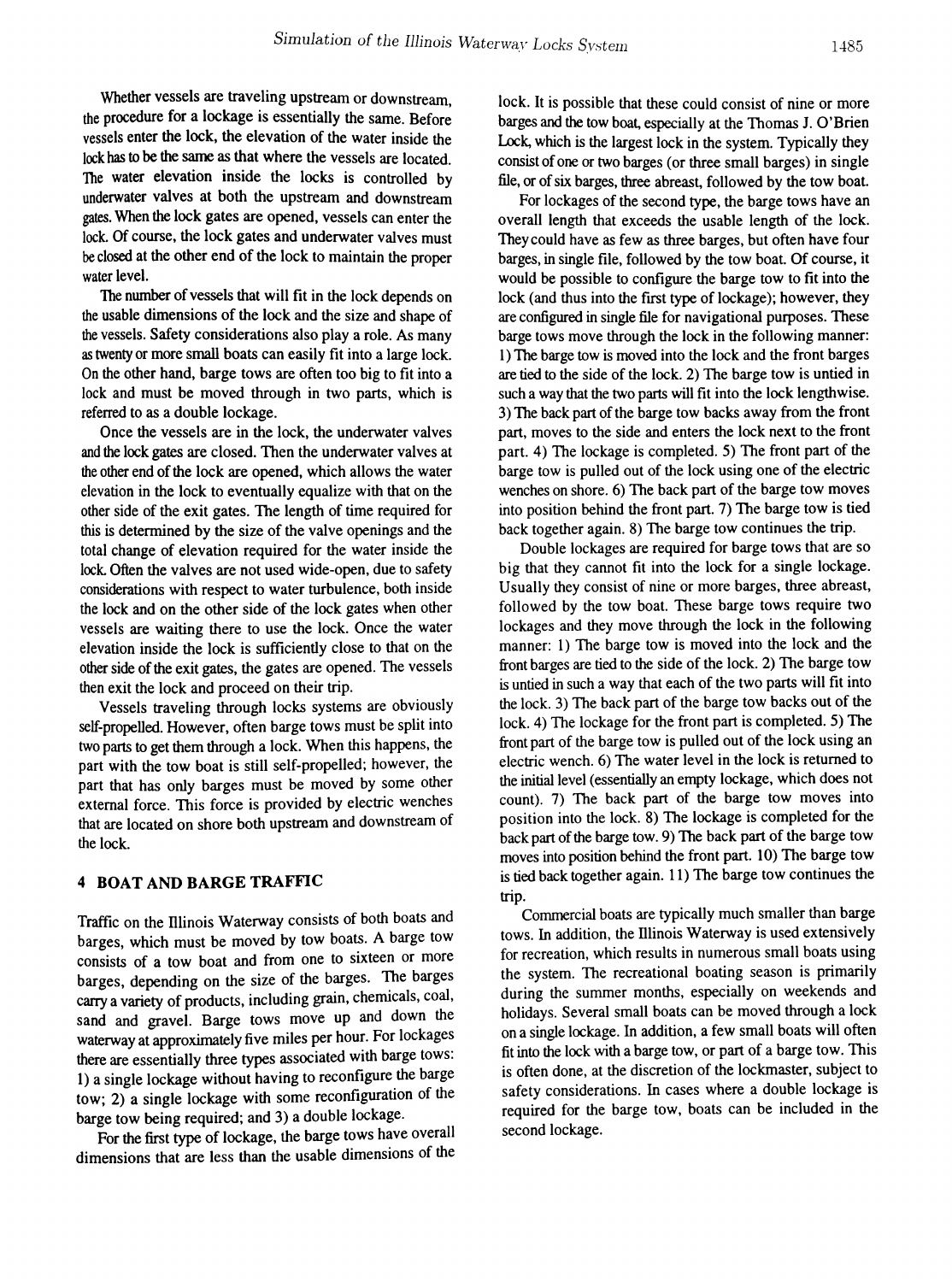# 5 DESCRIPTION OF THE MODEL

The model, which was developed using ProModel for Windows, simulates the operation of the lllinois Waterway in terms of the boats and barge tows traveling through the locks system and operation of the locks. Entities and locations were the starting points for developing the model. Entities in the model represent the boats and barge tows that enter the system, travel either upstream or downstream through the locks, and then leave the system. Locations within the model include the locks, locations where barge tows and boats enter and/or leave the system, and queues for barge tows and boats where they wait to use the locks. Operation of the locks is simulated through the use of variables, resources, and operation logic in the processing module. The northern branch of the northern part of the Illinois Waterway, which extends from the mouth of the Chicago River at Lake Michigan to the junction of the Chicago Sanitary and Ship Canal and the Calumet Sag Channel near Lemont, is not included in the model. In addition, there are a great many barge tows and boats that use the illinois Waterway without going through a lock.

These barge tows and boats are not included in the simulation, since its primary focus is on the locks.

There are only two entities in the model, one for boats and one for barge tows. They have five attributes as follows: 1) direction in which the boat or barge tow is traveling  $(1 =$ downstream,  $2 =$  upstream); 2) speed of the boat or barge tow in miles per hour; 3) size of the boat or barge tow for use in determining how many will fit into the lock for a lockage; 4) additional duration required for the lockage due to the size of the boat or barge tow; and 5) final destination for the boat or barge tow (from 1 for the La Grange Lock at the southern part to 8 for the Thomas J. O'Brien Lock in the northern part).

There are 44 locations in the model, as shown in Figure 1. Of these 44 locations, 24 are directly associated with the locks, eight locations for the eight locks and 16 locations for queues for the boats and barge tows that are waiting for the locks. Two queues, which look like ladders in Figure 1, are needed for each lock to handle the vessels going upstream and the vessels going downstream. Six locations are used to identify the rivers and canals for the animation aspects of the models: lllinois River, Des Plaines River, Little Calumet



Figure 1. Locations in the ProModel Simulation Model of the Illinois Waterway Locks System